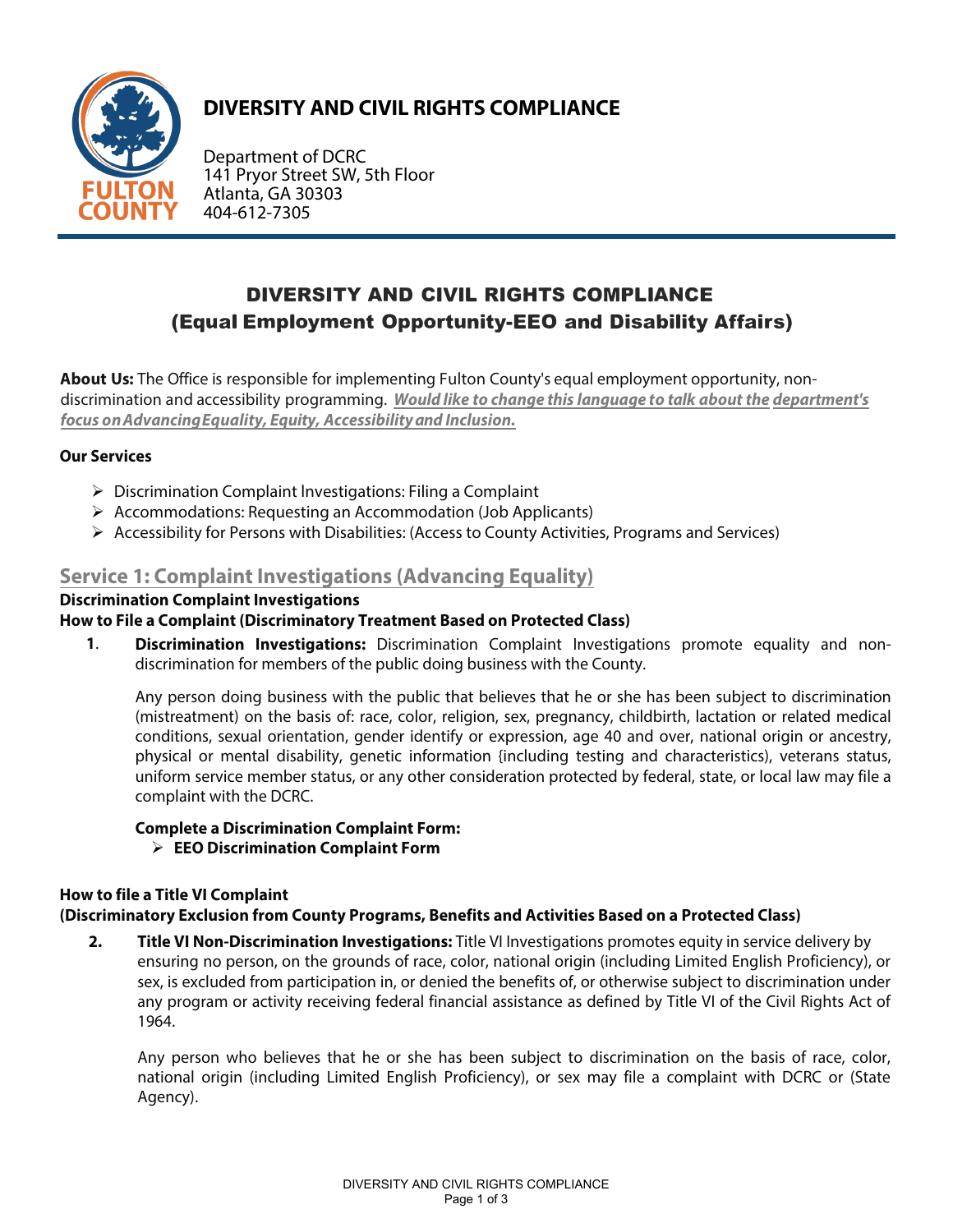#### **Complete a Title VI Discrimination Complaint Form: Title VI Discrimination Complaint Form**

### **How to file a Workforce Innovation and Opportunity Complaint (WIOA) (Workforce Innovation and Opportunity Act Discrimination Complaint)**

**WIOAs Non-Discrimination Investigations: WIOA** Non-Discrimination investigations promote fair and non-discriminatory service delivery by ensuring any person participating in WIOA funded County programs is not subjected biased or unfair treatment because of one's race, color, religion, sex, national origin, age, disability, political affiliation or belief, or citizenship/status as a lawfully admitted immigrant authorized to work in the United States as defined by the WIOA. Any person who believes that he or she has been subjected to discrimination in the provisions of WTOA funded programs may file a complaint with DCRC or State Agency. **3.**

### **Complete a Title VI Discrimination Complaint Form: WIOA Discrimination Complaint Form**

# **Service 2: Accommodations (Advancing Equity)**

### **Accommodations**

**Religious Accommodations (Applicants):** Religious Accommodations facilitate dialogue between the applicant and the employer to resolve conflicts between an applicant's religious or strongly held belief and the County's job requirements. **4.**

# **Request a Religious Accommodation**

- **Religious Accommodations Form Pending**
- **Reasonable Accommodations (Applicants):** The Reasonable Accommodations/ Interactive process facilitates dialogue between applicants, HR/Personnel and, the hiring department to remove barriers for applicants with disabilities absent undue hardship, during the application process. **5.**

### **Request a Reasonable Accommodation**

**Reasonable Accommodations Form Pending**

# **Service 3: Access for Persons with Disabilities (Advancing Inclusion)**

**Access Services for Persons with Disabilities:** Program or Public Access service ensure all people, including persons with disabilities, are able to fully participate in and have access to County employment activities, programs, services, and facilities in compliance with Title I and Title II of the Americans with Disabilities Act (ADA) as amended, relevant state laws, regulations and related County policies.

**How to Request a Reasonable Modifications: Access to Facilities, Programs and Services):** Fulton County is committed to ensuring that its physical facilities, programs, services, and activities are inclusive of, and accessible to all members of the public including qualified individuals with disabilities in compliance with Title II of the ADA as amended and, Section 504 of the Rehabilitation Act of 1973. **1.**